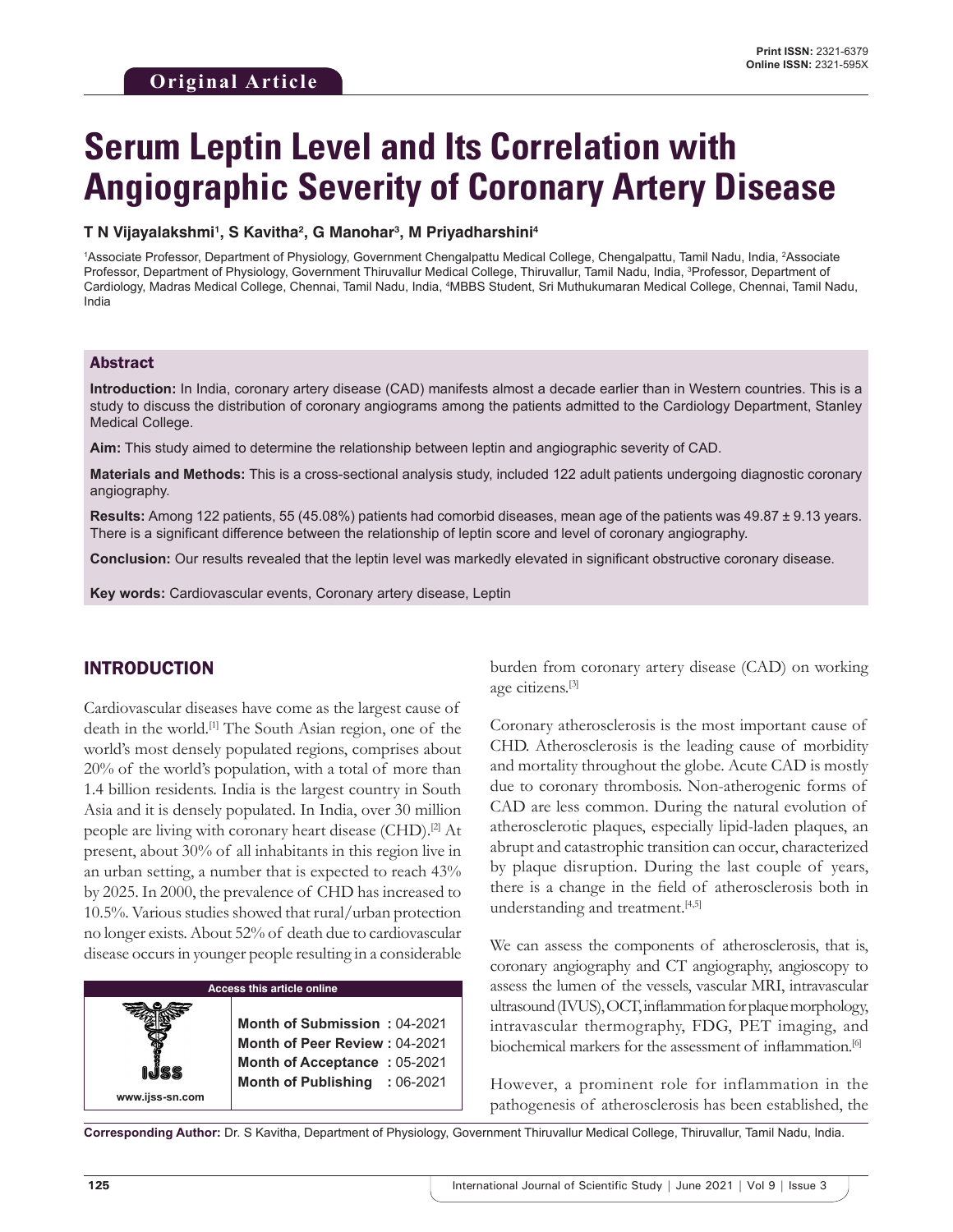concept that inflammation governs atherosclerosis and its complication has provided a new unifying hypothesis of the link between risk factors and the cellular and molecular alterations that underlie this disease.<sup>[7,8]</sup> The hallmark of atherosclerotic lesions is the formation of foam cells.[9] Foam cell formation leads to macrophage death which further can lead to lesional necrosis, the release of cellular proteases, inflammatory cytokines, adipokines, and prothrombotic molecules. These could contribute to plaque instability, plaque rupture, and acute thrombotic vascular occlusion. One such adipokine, that is, leptin which has come under increasing examination over the past 10 years or genetics and in particular, the genes involved in the regulation of leptin within the body. Hence, the present study aimed on the role of leptin and its association with cardiovascular disease.

# MATERIALS AND METHODS

This cross-sectional analysis study was designed to enroll the 122 adult patients undergoing diagnostic coronary angiography. For the patient enrolled in the study, blood sample was taken for fasting serum leptin level in the morning, when the diagnostic coronary angiography was performed. Blood for fasting glucose and lipid profile was also collected at the same time. The patient's medical history and medication usage were recorded. Clinical examination of the patient was done before angiography.

The variables in the study are the demographic variables, body mass index (BMI), blood pressure level, fasting blood sugar, lipid profile, serum leptin, and coronary angiography. The severity of CAD was measured with standardized coronary angiographic technique (QUA) – Gensini score.

Leptin was quantitatively determined in patients' serum by enzyme immunoassay method. As for all clinical assays, each laboratory should collect data and establish its range of expected normal values.

Two-dimensional and M-mode measurements were obtained with patients in the left lateral position using an Aloka SSD 4000 phased array system equipped with tissue Doppler and harmonic imaging technology with Doppler frequency of 2.5–3.8 MHZ. With the measurement of LV end-diastolic dimension in diastole and LV end-systolic dimension in systole, LV ejection fraction was measured.

A coronary angiogram was done in the Siemens mobile unit cath lab in our hospital. Coronary angiography was performed by the radial approach or by the femoral approach. Coronary angiograms were done through radial or femoral approach using modified Seldinger technique

after getting patients and patient's relative consent and included at least four views of the left coronary artery and two views of the right coronary artery. A low osmolar non-ionic contrast agent was used. Coronary artery stenosis was evaluated by use of multiple projections quantitative analysis was done with a medical imaging system CMS analysis software.

Following coronary angiogram, the degree of narrowing was assessed by taking into account the maximum narrowing of each stenotic lesion in at least two orthogonal views. The severity of CAD was evaluated by the 0–3 vessel disease score, Gensini, and ACC/AHA scores. In the clinical 0–3 vessel disease scoring system, arteries were as being involved if more than 50% luminal diameter narrowing occurred, and the patients were defined as having 0-, 1-, 2-, 3-vessel disease according to the number of vessels involved.

Descriptive (frequencies, percentages, mean, and standard deviation) and inferential statistics were used to analyze the data. Continuous variables are presented as mean + standard deviation and categorical variables are presented as the percent. The comparison of continuous variables was performed by the Student's t-test and the ANOVA test was appropriate. Linear regression analysis and multiple linear regressions were used to identify the correlation. All *P*-values were two tailed, the significance level was considered to be 0.05. Statistical analysis was performed with the help of Widows SPSS software Version 16.0.

# RESULTS

The analysis and interpretations of data were collected from 122 family members of cardiac patients to assess the information needed in the study. Data collected from 103 normal persons without coronary angiogram from medical camps were used as controls for comparison of leptin levels only.

The mean age of the patients was  $49.87 \pm 9.13$  years (male = 50.14  $\pm$  9.00 and female = 48.57  $\pm$  9.84). Most patients ( $n = 46$ ) were in the age group of 51–60 years. The youngest patient was 23 years old and the oldest was 67 years. There is no significant difference which was found between male and female age. The mean score of males, females, and the total was  $23.71 \pm 3.63$ ,  $25.55 \pm 3.15$ , and  $24.02 \pm 3.61$ . The difference between BMI scores of males and females is significant  $(P < 0.04)$ .

Distribution of BMI of study subjects revealed that majority of them 52 (42.62%) have normal BMI, 6 (4.92%) have underweight, 2 (1.64%) had morbid obese, 31 (25.41%) had overweight, and 31 (25.41%) were obese.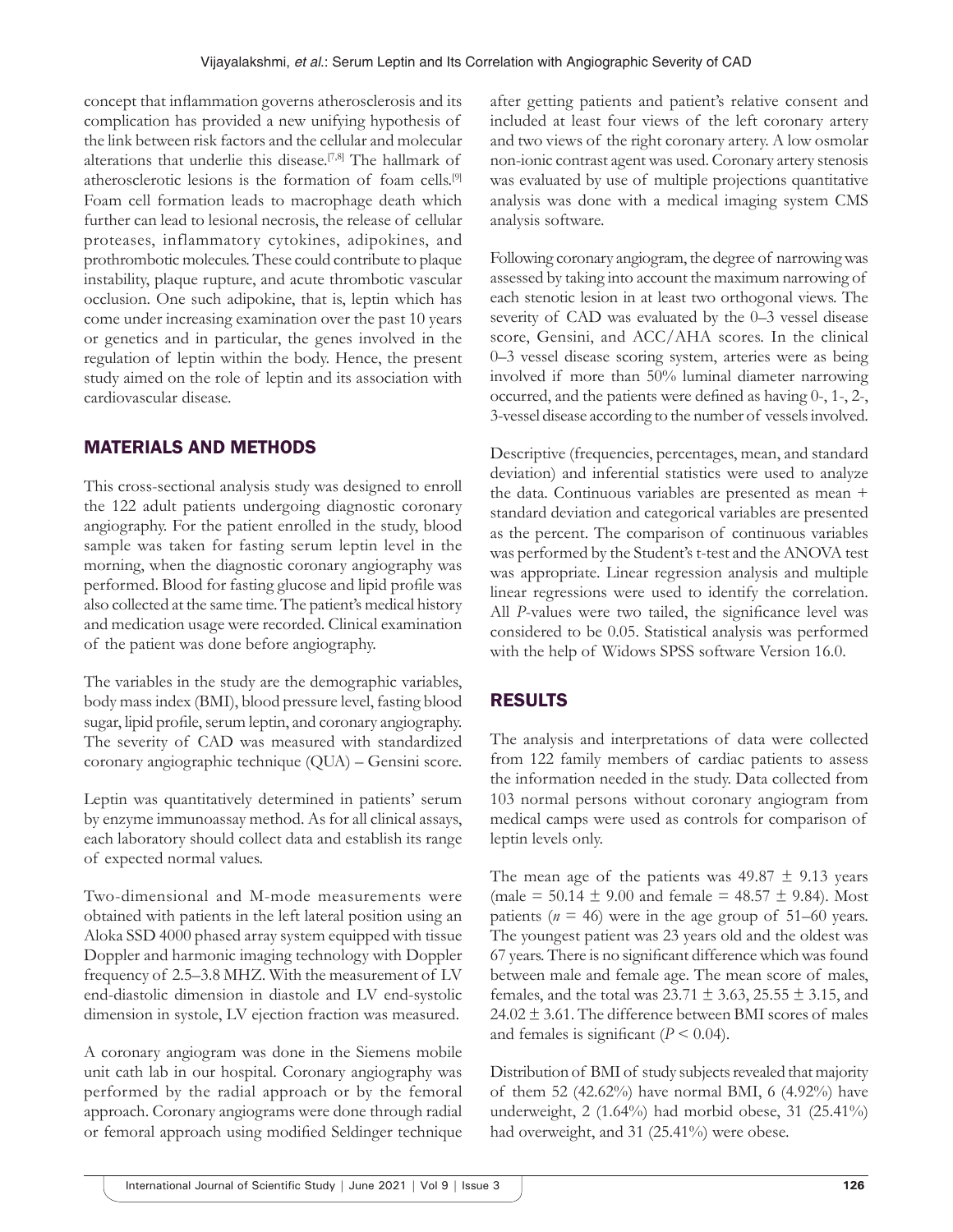The mean waist of the sample was  $36.41 \pm 3.66$  and the mean waist not differed between gender. Males had  $36.53 \pm 3.58$  and females had  $35.75 \pm 4.08$ . There is no statistical significance. The mean hip score has significantly differed between males (37.95  $\pm$  3.11) and females (39.80  $\pm$  3.97) ( $P < 0.02$ .). There is statistical significance in hip measurements. The mean SBP of the sample was 135.08 ± 22.94. The mean SBP score not differed significantly between males and females. The mean DBP was found to be 89.90±16.48 but did not differ significantly between males (90.29  $\pm$  14.72) and females (91.90  $\pm$  15.04).

The association between level of laboratory score and gender of the patient, the mean score on fasting blood sugar – mean of the male was  $149.90 \pm 63.79$  and female was  $219.86 \pm 106.58$ . There is a significant difference between the FBS of the patients (*P* < 0.001). Females had a mean cholesterol level of 223.70 ±64.37, which was higher than the men' mean cholesterol level of 221.84 ±59.61. There is no significant difference between the sex of the patient and cholesterol level.

The mean score of triglycerides (mg/dl) in male is 169.57  $\pm$ 69.58 and female is  $161.05 \pm 50.01$ . The males had a higher score than females but the difference is not statistically significant. The mean score of LDL in females is 145.45  $±$  50.75 and male is 143.32  $±$  47.25. Females had a little high score than males but the difference is not statistically significant. Females had a mean level of HDL of  $42.20 \pm$ 11.31 which is more than that of the male's mean HDL score of  $41.93 \pm 8.80$ . There is no significant difference between the sex of the patient and cholesterol level. The mean score on VLDL male is  $32.91 \pm 13.14$  and female is  $32.15 \pm 9.68$ . The difference is not statistically significant.

### **Subgroups of Study Patients**

A total of 122 CAD samples were used for this study. Males comprised 101 (82.79%) and females 21 (17.21%) of the total. Sixty-four (52.46 %) of the sample had CAD and 58 (47.54 %) had acute myocardial infarction (AMI). The distribution between the sex of the CAD and AMI was statistically significantly different  $P = 0.02$  [Table 1].

#### **CAD: Unstable Angina, Non-ST Elevation Myocardial Infarction, Chronic Stable Angina, Old Myocardial Infarction** *Acute myocardial infarction*

Among 122 patients, 57 (56.40%) patients had no comorbid diseases, 9 (8.90%) patients had diabetes mellitus, 9 (8.90%) patients had hypertension, 23 (22.80%) patients had previous infarction, and both DM/HT/previous myocardial infarction 3 (3%) patients. Sixty-four (52.46%) of the sample had CAD and 58 (47.54%) had AMI. The distribution of diseases in this group was statistically significant  $(P < 0.001)$ .

The mean leptin score in normal BMI (18.5–22.99) was 27.58  $\pm$  8.22, overweight 28.52  $\pm$  10.03, obese 34.40  $\pm$ 10.57, morbid obese  $47.85 \pm 16.61$ , and underweight 26.97  $\pm$  8.25. It is statistically significant. The F value reveals that there is a significant difference between the relationship of leptin score and level of BMI [Table 2].

#### **Results of Coronary Angiogram**

The distribution of coronary artery system among 122 patients is 9.8% (12 patients) which are codominant system, 15.5% (19 patients) are left dominant system, and 74.59% (91 patients) are right dominant system. Sixty-three patients are thrombolysed.

Among the patients, 36 (29.75%) had double vessel disease; 34 (28.10%) had single vessel disease; 30 (24.79%) had triple vessel disease; and 21 (17.36%) had normal vessels. The Chi-square value reveals that there is no significant association between coronary disease status and gender.

The association between gender and Gensini and ACC/ AHA score. The females had a mean level of Gensini score of  $36.43 \pm 31.82$  which is more than the male's Gensini score of  $25.67 \pm 22.99$ . There is no significant difference between the gender and Gensini score of the patient. The mean score on ACC/AHA of the male is 6.41  $\pm$  4.89 and female is 6.67  $\pm$  5.51. The difference is not statistically significant [Table 3].

The Gensini score in normal vessel is 0.70 (0), in single vessel disease is 19.81+16.01, double vessel disease is 36.67  $\pm$  23, and triple vessel disease is 44.15  $\pm$  25.36. There is a significant difference in the F ( $F = 23.22$ ) and p ( $P < 0.001$ ) value. It is statistically significant.

The relationship between Gensini score and BMI, there is a difference between the BMI groups. However, there is no statistically significant difference.

A statistically significant difference between a normal coronary artery and significant obstructive CAD was observed.

Leptin score in normal, single vessel disease, double vessel disease, and triple vessel disease was  $22.53 \pm 7.40$ ,  $23.98$  $\pm$  5.05, 30.29  $\pm$  6.45, 42.16  $\pm$  8.92, and 30.11  $\pm$  10.23, respectively. The F value reveals that there is a significant difference between the relationship of leptin score and level of coronary angiography [Table 4].

There is a significant difference in leptin value between normal and abnormal coronary vessels but it is not statistically significant.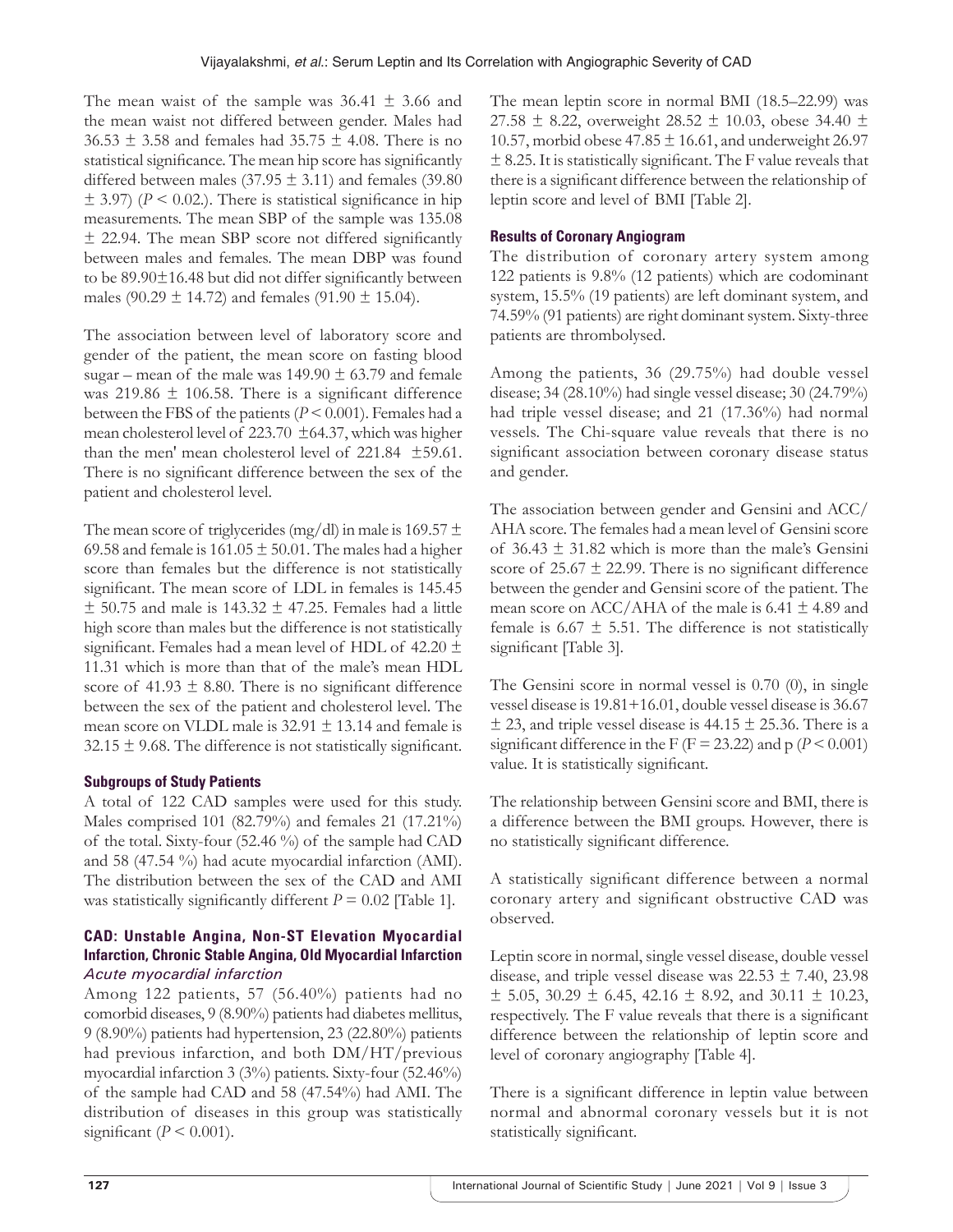| <b>Table 1: Subgroups of study patients</b> |              |                      |                       |         |  |  |
|---------------------------------------------|--------------|----------------------|-----------------------|---------|--|--|
| <b>Group</b>                                | Total $(\%)$ | Male.<br>$n=101$ (%) | Female,<br>$n=21$ (%) | P-value |  |  |
| Coronary artery<br>disease                  | 64 (52.46)   | 48 (47.52)           | 16 (76.19)            | 0.02    |  |  |
| Acute myocardial<br>infarction              | 58 (47.54)   | 53 (52.48)           | 5(23.81)              |         |  |  |

**Table 2: List of the values of BMI and leptin in the study group (CVD) and control group (non-CVD)**

| <b>Class</b>  | BMI ( $kg/m2$ ) | Leptin (ng/ml)    |
|---------------|-----------------|-------------------|
| Normal weight |                 |                   |
| Non-CVD (21)  | 21.5629±1.32228 | 15.29± 8.616      |
| CVD (52)      | 20.0673±1.13373 | $27.58 \pm 8.22$  |
| P-value       | 0.03            | 0.007             |
| Overweight    |                 |                   |
| Non-CVD (45)  | 24.7096±1.24606 | 18.85±12.219      |
| CVD (31)      | 26.0700±1.38817 | $28.52 \pm 10.03$ |
| $P$ -value    | 0.033           | 0.0001            |
| Obese         |                 |                   |
| Non-CVD (36)  | 31.6586±3.47939 | 27.06±12.430      |
| CVD (33)      | 29.4408±1.4798  | $34.40 \pm 10.57$ |
| $P$ -value    | 0.005           | 0.002             |

**Table 3: Gensini score versus significant obstructive coronary artery**

|               | coronary artery<br><b>Mean±SD</b> |             |
|---------------|-----------------------------------|-------------|
| $0.70 + 2.70$ | 3318±23.81                        | 0.001       |
|               |                                   | 27.53±24.94 |

| Table 4: Leptin versus coronary angiography |                             |                   |         |  |  |
|---------------------------------------------|-----------------------------|-------------------|---------|--|--|
| <b>Variables</b>                            | <b>Coronary angiography</b> | <b>Mean±SD</b>    | P-value |  |  |
| Leptin (ng/dl)                              | Normal vessel               | $22.53+7.4$       | 0.001   |  |  |
|                                             | Single vessel disease       | 23.98±5.05        |         |  |  |
|                                             | Double vessel disease       | $30.29 \pm 6.45$  |         |  |  |
|                                             | Triple vessel disease       | 42.16±8.92        |         |  |  |
|                                             | Total                       | $30.11 \pm 10.23$ |         |  |  |

The leptin level in the study group along with Gensini and ACC/AHA score, the r-value was 0.35 which shows a significant positive correlation between leptin level and Gensini score. The r-value was 0.49 which shows a significant positive correlation between leptin level and  $ACC/AHA$  score ( $P \le 0.01$ ) [Figure 1].

#### **DISCUSSION**

Leptin is one of the factors that play a pivotal role in connecting common forms of obesity and cardiovascular disease.<sup>[10]</sup> Comparison between BMI and serum leptin level in both control group and study group shows a positive correlation. A notable finding is that serum leptin level



**Figure 1: Correlation between serum leptin level and Gensini score**

increases with the increase in BMI. In the case of the control group, there is an increase in leptin values as a function of BMI. This is similar to the study done by Martin *et al*. and Enriori *et al*., in which they have said that most of the obese individuals are hyperleptinemic and this was due to leptin resistance and this resistance was due to defective hypothalamic regulation food intake in obese persons.<sup>[11,12]</sup>

The values obtained for leptin are interestingly found to be higher in the CVD group when compared to the control group in all categories of BMI.

Leptin values are expected to be higher in thin subjects and lesser in obese subjects since it is known to correlate with energy expenditure. However, the computed values of leptin are much higher in obese subjects and less in thin subjects. This could be indicative of leptin resistance where circulating leptin might be higher when compared to bound leptin. Thus, the amount of circulating leptin might be higher in obese subjects when compared to thin subjects and leptin might play a paracrine role in addition to the endocrine role played in humans. The increase in leptin values in CVD subjects when compared to that of normal subjects suggests that leptin acts as a pro-inflammatory cytokine.

Higher serum leptin level was associated with more severe coronary atherosclerosis which is confirmed by angiographic measurement with Gensini score and ACC/ AHA score.

The cardiovascular consequences of inflammation are well established and many studies have correlated increased levels of pro-inflammatory cytokines with adverse outcomes. In particular, inflammatory factors produced by cells of the myocardium (cardiomyocytes, endothelial cells, fibroblasts, and smooth muscle cells) and by infiltrating leukocytes, platelets, and macrophages can impact the